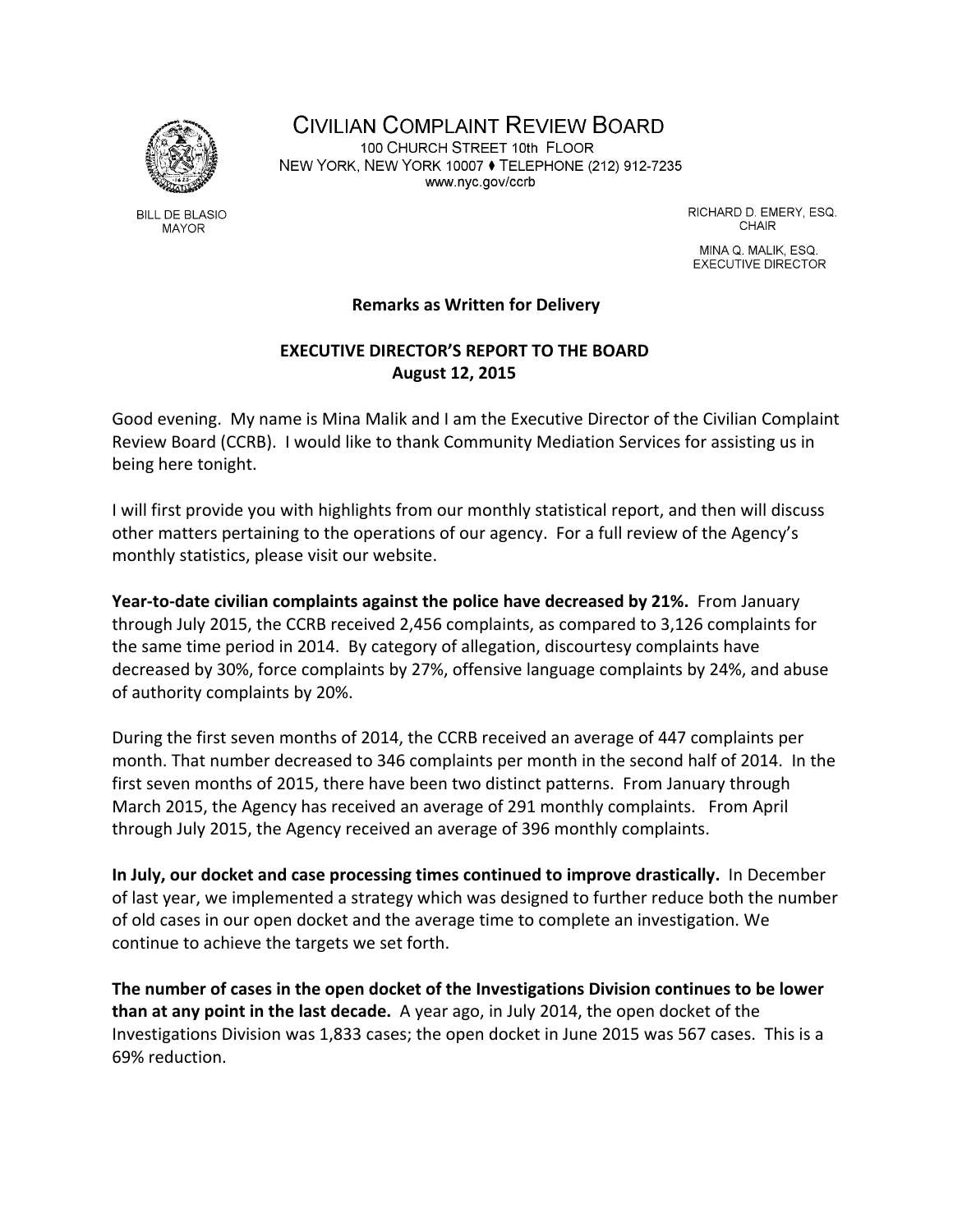In July, we focused particularly on cases 9 months or older in order to minimize the number of cases approaching the statute of limitations. At the end of July, there were only two cases that were older than 18 months; both cases had been on DA hold. In addition, there were two cases that were 15 to 18 months old, and 5 cases that were 9 to 14 months old. Only 1.5% of all cases under investigation in July 2015 were 9 months or older, as compared to 15% in July of last year. In July 2015, 95% of the cases in the open docket of the Investigation Division were four months or younger, which was 32 percentage points higher than in July 2014.

These docket numbers are certainly the lowest and the best docket numbers since the creation of this office as an independent agency from the New York Police Department.

By the end of July, there were 451 cases pending Board and/or Executive Staff review, or 39% of the open docket. One‐hundred‐thirty‐nine (139) cases were in the Mediation Program. There were also nine cases on DA hold.

**Our statistics show that month after month we continue to reach the new benchmarks and goals that we have set for ourselves in terms of timeliness.** We have reviewed the productivity of the Investigations Division from January through July, and we continue to find that investigators under the new smaller squad structure were able to close cases in substantially less time that it took investigators to close cases under the former, larger team structure.

Investigators closed 1,441 full investigations from January through July 2015, as compared to 1,182 last year -- 22% more full investigations. Of the total full investigations, 881 were filed prior to the implementation of the reforms and were closed at an average of 274 days, at the same average as before the reforms (January through July 2014). However, the 560 investigations filed after the implementation of the reforms have been closed in 83 days. This is a 70% reduction in the number of days to close full investigations compared to a year ago.

There are also other statistics showing that the new squad structure is far more effective than the former, larger team structure. The number of days it takes to interview a complainant has decreased from 31 days in the first half of 2014 to 13 days year-to-date in 2015. The number of days it takes to interview an officer has decreased from 211 days in the first half of 2014 to 54 days year‐to‐date in 2015.

I would also like to highlight statistics related to the disposition of cases:

- (1) The case resolution rate is 50% year‐to‐date.
- (2) Year‐to‐date, the Board has substantiated 22% of all full investigations, which is higher than the percentage for the same period last year when the Board substantiated only 14% of the cases it fully investigated.
- (3) The Board substantiated 6% of all fully investigated force allegations; 18% of all fully investigated abuse of authority allegations; 9% of all fully investigated discourtesy allegations; and 3% of all fully investigated offensive language allegations. Notably, the Board substantiated 34% of all fully investigated frisk allegations.